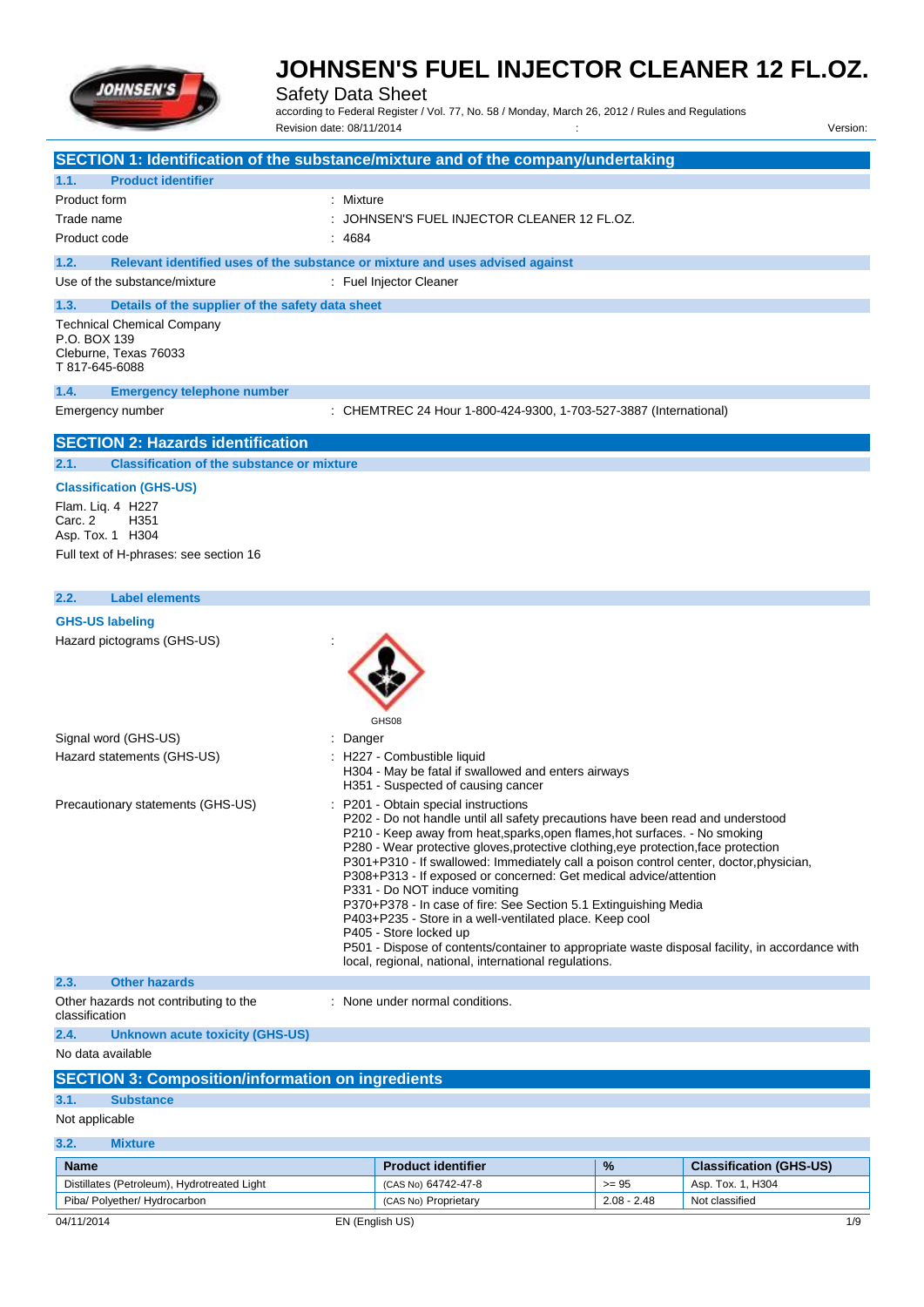### Safety Data Sheet

according to Federal Register / Vol. 77, No. 58 / Monday, March 26, 2012 / Rules and Regulations

| <b>Name</b>                                                                                             | <b>Product identifier</b>                                                                                                              | %   | <b>Classification (GHS-US)</b>                                                                       |
|---------------------------------------------------------------------------------------------------------|----------------------------------------------------------------------------------------------------------------------------------------|-----|------------------------------------------------------------------------------------------------------|
| Paraffins (Petroleum), Normal C5-20                                                                     | (CAS No) 64771-72-8                                                                                                                    | < 1 | Not classified                                                                                       |
| Xylene, Mixture of Isomers                                                                              | (CAS No) 1330-20-7                                                                                                                     | < 1 | Flam. Liq. 3, H226<br>Skin Irrit. 2, H315                                                            |
| Distillates, Hydrotreated Light                                                                         | (CAS No) 64742-47-8                                                                                                                    | < 1 | Flam. Liq. 3, H226<br>Asp. Tox. 1, H304                                                              |
| <b>SECTION 4: First aid measures</b>                                                                    |                                                                                                                                        |     |                                                                                                      |
| <b>Description of first aid measures</b><br>4.1.                                                        |                                                                                                                                        |     |                                                                                                      |
| First-aid measures general                                                                              |                                                                                                                                        |     | : Never give anything by mouth to an unconscious person. If you feel unwell, seek medical advice     |
|                                                                                                         | (show the label where possible). Suspected of causing cancer.                                                                          |     |                                                                                                      |
| First-aid measures after inhalation                                                                     | : Assure fresh air breathing. Allow the victim to rest.                                                                                |     |                                                                                                      |
| First-aid measures after skin contact                                                                   | warm water rinse.                                                                                                                      |     | Remove affected clothing and wash all exposed skin area with mild soap and water, followed by        |
| First-aid measures after eye contact                                                                    | persist.                                                                                                                               |     | Rinse immediately with plenty of water. Obtain medical attention if pain, blinking or redness        |
| First-aid measures after ingestion                                                                      | : Rinse mouth. Do NOT induce vomiting. Immediately call a POISON CENTER or<br>doctor/physician.                                        |     |                                                                                                      |
| 4.2.<br>Most important symptoms and effects, both acute and delayed                                     |                                                                                                                                        |     |                                                                                                      |
| Symptoms/injuries                                                                                       | anticipated conditions of normal use.                                                                                                  |     | : If you feel unwell, seek medical advice. Not expected to present a significant hazard under        |
| Symptoms/injuries after inhalation                                                                      | : May cause allergy or asthma symptoms or breathing difficulties if inhaled.                                                           |     |                                                                                                      |
| Symptoms/injuries after skin contact                                                                    | : May cause slight irritation . Itching. Red skin.                                                                                     |     |                                                                                                      |
| Symptoms/injuries after eye contact                                                                     | : Irritation of the eye tissue. May cause slight eye irritation . Redness of the eye tissue.<br>Inflammation/damage of the eye tissue. |     |                                                                                                      |
| Symptoms/injuries after ingestion                                                                       | : May be fatal if swallowed and enters airways.                                                                                        |     |                                                                                                      |
| 4.3.<br>Indication of any immediate medical attention and special treatment needed                      |                                                                                                                                        |     |                                                                                                      |
| No additional information available                                                                     |                                                                                                                                        |     |                                                                                                      |
| <b>SECTION 5: Firefighting measures</b>                                                                 |                                                                                                                                        |     |                                                                                                      |
| 5.1.<br><b>Extinguishing media</b>                                                                      |                                                                                                                                        |     |                                                                                                      |
| Suitable extinguishing media                                                                            | : Foam. Dry powder. Carbon dioxide. Water spray. Sand.                                                                                 |     |                                                                                                      |
| Unsuitable extinguishing media                                                                          | : Do not use a heavy water stream.                                                                                                     |     |                                                                                                      |
| 5.2.<br>Special hazards arising from the substance or mixture                                           |                                                                                                                                        |     |                                                                                                      |
| Fire hazard                                                                                             | : Combustible liquid.                                                                                                                  |     |                                                                                                      |
| <b>Explosion hazard</b>                                                                                 | : May form flammable/explosive vapor-air mixture.                                                                                      |     |                                                                                                      |
| 5.3.<br><b>Advice for firefighters</b>                                                                  |                                                                                                                                        |     |                                                                                                      |
| Firefighting instructions                                                                               | : Use water spray or fog for cooling exposed containers. Exercise caution when fighting any                                            |     |                                                                                                      |
| Protection during firefighting                                                                          | chemical fire. Prevent fire-fighting water from entering environment.                                                                  |     | : Do not enter fire area without proper protective equipment, including respiratory protection.      |
|                                                                                                         |                                                                                                                                        |     |                                                                                                      |
| <b>SECTION 6: Accidental release measures</b>                                                           |                                                                                                                                        |     |                                                                                                      |
| Personal precautions, protective equipment and emergency procedures<br>6.1.                             |                                                                                                                                        |     |                                                                                                      |
| General measures                                                                                        | smoking.                                                                                                                               |     | : Remove ignition sources. Use special care to avoid static electric charges. No naked lights. No    |
| 6.1.1.<br>For non-emergency personnel                                                                   |                                                                                                                                        |     |                                                                                                      |
| Protective equipment                                                                                    | : Gloves. Safety glasses.                                                                                                              |     |                                                                                                      |
| <b>Emergency procedures</b>                                                                             | : Evacuate unnecessary personnel.                                                                                                      |     |                                                                                                      |
| 6.1.2.<br>For emergency responders                                                                      |                                                                                                                                        |     |                                                                                                      |
| Protective equipment                                                                                    | Equip cleanup crew with proper protection.                                                                                             |     |                                                                                                      |
| <b>Emergency procedures</b>                                                                             | : Ventilate area.                                                                                                                      |     |                                                                                                      |
| 6.2.<br><b>Environmental precautions</b>                                                                |                                                                                                                                        |     |                                                                                                      |
| Prevent entry to sewers and public waters. Notify authorities if liquid enters sewers or public waters. |                                                                                                                                        |     |                                                                                                      |
| Methods and material for containment and cleaning up<br>6.3.                                            |                                                                                                                                        |     |                                                                                                      |
| For containment                                                                                         | cut off the supply.                                                                                                                    |     | : Dam up the liquid spill. Contain released substance, pump into suitable containers. Plug the leak, |
| Methods for cleaning up                                                                                 | spillage. Store away from other materials.                                                                                             |     | : Soak up spills with inert solids, such as clay or diatomaceous earth as soon as possible. Collect  |

**6.4. Reference to other sections** See Heading 8. Exposure controls and personal protection.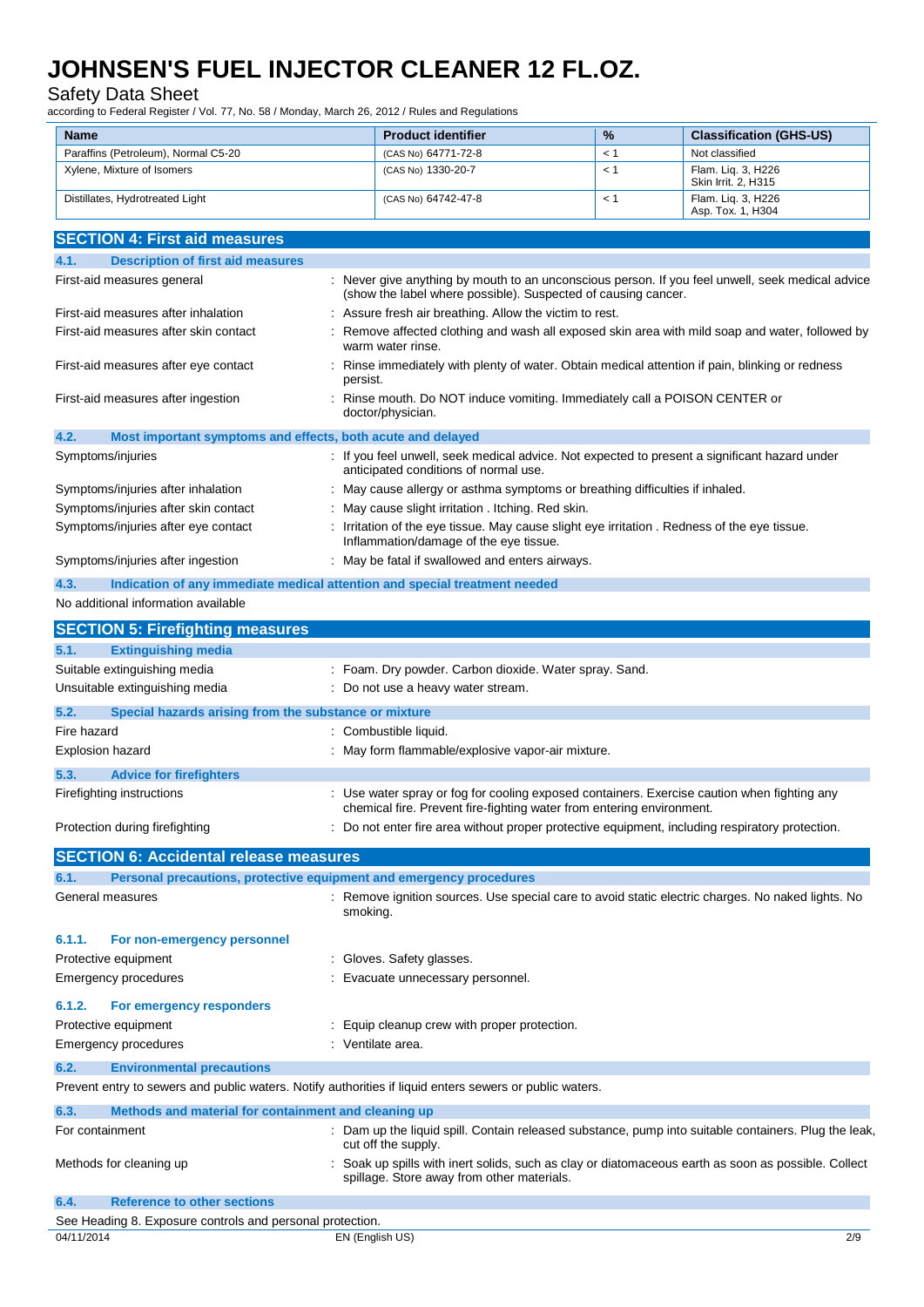## Safety Data Sheet

according to Federal Register / Vol. 77, No. 58 / Monday, March 26, 2012 / Rules and Regulations

| <b>SECTION 7: Handling and storage</b>                               |                                                                                                                                                                                                                                                                                                                                               |
|----------------------------------------------------------------------|-----------------------------------------------------------------------------------------------------------------------------------------------------------------------------------------------------------------------------------------------------------------------------------------------------------------------------------------------|
| <b>Precautions for safe handling</b><br>7.1.                         |                                                                                                                                                                                                                                                                                                                                               |
| Additional hazards when processed                                    | : Handle empty containers with care because residual vapors are flammable. Keep away from<br>heat, sparks, open flames, hot surfaces. - No smoking.                                                                                                                                                                                           |
| Precautions for safe handling                                        | : Wash hands and other exposed areas with mild soap and water before eating, drinking or<br>smoking and when leaving work. Provide good ventilation in process area to prevent formation of<br>vapor. No naked lights. No smoking. Obtain special instructions . Do not handle until all safety<br>precautions have been read and understood. |
| Hygiene measures                                                     | : Wash hands and other exposed areas with mild soap and water before eating, drinking or<br>smoking and when leaving work. Do not eat, drink or smoke when using this product. Wash<br>contaminated clothing before reuse. Wash affected areas thoroughly after handling.                                                                     |
| 7.2.<br>Conditions for safe storage, including any incompatibilities |                                                                                                                                                                                                                                                                                                                                               |
| Technical measures                                                   | : Proper grounding procedures to avoid static electricity should be followed.                                                                                                                                                                                                                                                                 |
| Storage conditions                                                   | : Keep only in the original container in a cool, well ventilated place away from : Keep container<br>closed when not in use. Keep in fireproof place.                                                                                                                                                                                         |
| Incompatible products                                                | : Strong bases. Strong acids.                                                                                                                                                                                                                                                                                                                 |
| Incompatible materials                                               | : Sources of ignition. Direct sunlight. Heat sources.                                                                                                                                                                                                                                                                                         |

**7.3. Specific end use(s)**

Follow Label Directions.

### **SECTION 8: Exposure controls/personal protection**

**8.1. Control parameters**

| Ethylbenzene (100-41-4) |                                      |                         |
|-------------------------|--------------------------------------|-------------------------|
| <b>USA ACGIH</b>        | ACGIH TWA (ppm)                      | $100$ ppm               |
| <b>USA ACGIH</b>        | ACGIH STEL (ppm)                     | $125$ ppm               |
| USA OSHA                | OSHA PEL (TWA) (mg/m <sup>3</sup> )  | $435$ mg/m <sup>3</sup> |
| <b>USA OSHA</b>         | OSHA PEL (TWA) (ppm)                 | 100                     |
| <b>USA OSHA</b>         | OSHA PEL (STEL) (mg/m <sup>3</sup> ) | $545$ mg/m <sup>3</sup> |
| <b>USA OSHA</b>         | OSHA PEL (STEL) (ppm)                | $125$ ppm               |

## **Distillates (Petroleum), Hydrotreated Light (64742-47-8)**

| <b>USA ACGIH</b> | ACGIH TWA (ppm) | 200 ppm 8 Hours |
|------------------|-----------------|-----------------|
|                  |                 |                 |

| Xylene, Mixture of Isomers (1330-20-7) |                  |           |
|----------------------------------------|------------------|-----------|
| USA ACGIH                              | ACGIH TWA (ppm)  | $100$ ppm |
| USA ACGIH                              | ACGIH STEL (ppm) | $100$ ppm |

### **8.2. Exposure controls**

- Appropriate engineering controls : Local exhaust venilation, vent hoods.
- Personal protective equipment : Gloves. Safety glasses. Avoid all unnecessary exposure.



| Hand protection          | : Wear protective gloves.                |
|--------------------------|------------------------------------------|
| Eye protection           | : Chemical goggles or safety glasses.    |
| Skin and body protection | Wear suitable protective clothing.       |
| Respiratory protection   | : Wear respiratory protection.           |
| Other information        | : Do not eat, drink or smoke during use. |
|                          |                                          |

## **SECTION 9: Physical and chemical properties**

| Information on basic physical and chemical properties<br>9.1. |                               |  |
|---------------------------------------------------------------|-------------------------------|--|
| Physical state                                                | : Liquid                      |  |
| Appearance                                                    | $:$ Liquid.                   |  |
| Color                                                         | : Colourless to light yellow. |  |
| Odor                                                          | : Petroleum-like odour.       |  |
| Odor threshold                                                | : No data available           |  |
| pH                                                            | : No data available           |  |
|                                                               |                               |  |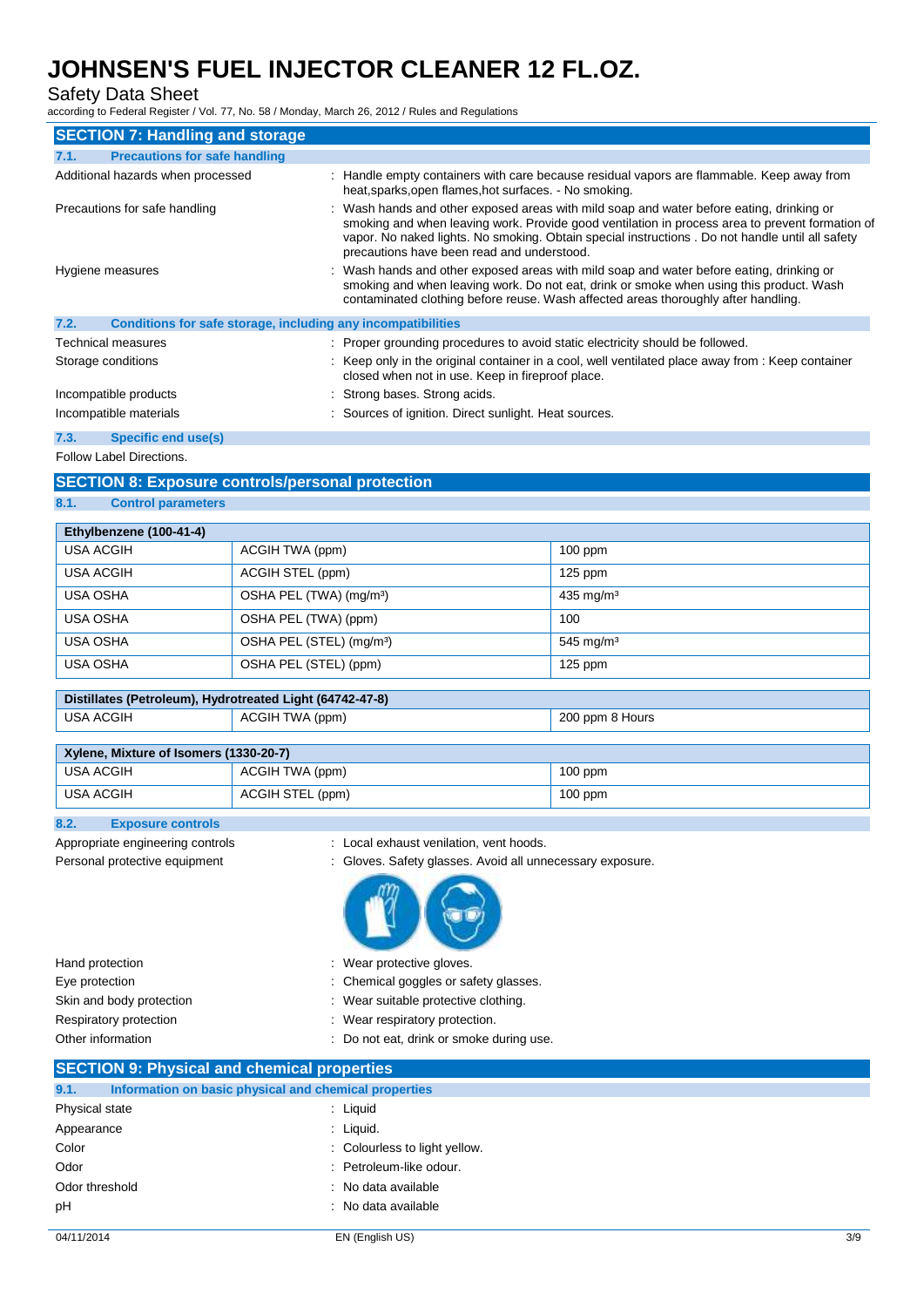## Safety Data Sheet

according to Federal Register / Vol. 77, No. 58 / Monday, March 26, 2012 / Rules and Regulations

| Relative evaporation rate (butyl acetate=1) | : No data available               |
|---------------------------------------------|-----------------------------------|
| Melting point                               | No data available                 |
| Freezing point                              | No data available                 |
| Boiling point                               | : 187 - 264 °C (Lowest Component) |
| Flash point                                 | : 86 $^{\circ}$ C                 |
| Auto-ignition temperature                   | : No data available               |
| Decomposition temperature                   | No data available                 |
| Flammability (solid, gas)                   | No data available                 |
| Vapor pressure                              | No data available                 |
| Relative vapor density at 20 °C             | No data available                 |
| Relative density                            | : 0.79                            |
| Solubility                                  | Poorly soluble in water.          |
| Log Pow                                     | No data available                 |
| Log Kow                                     | : No data available               |
| Viscosity, kinematic                        | : 1.7 cSt @ 40 deg C              |
| Viscosity, dynamic                          | No data available                 |
| Explosive properties                        | : No data available               |
| Oxidizing properties                        | No data available                 |
| <b>Explosive limits</b>                     | No data available                 |
| <b>Other information</b><br>9.2.            |                                   |
| VOC content                                 | $: 1.7\%$                         |
| <b>SECTION 10: Stability and reactivity</b> |                                   |

|                                                                             | <b>ULDITION ID. Stability and reactivity</b>                                                |  |  |  |
|-----------------------------------------------------------------------------|---------------------------------------------------------------------------------------------|--|--|--|
| 10.1.                                                                       | <b>Reactivity</b>                                                                           |  |  |  |
|                                                                             | No additional information available                                                         |  |  |  |
| 10.2.                                                                       | <b>Chemical stability</b>                                                                   |  |  |  |
|                                                                             | Combustible liquid. May form flammable/explosive vapor-air mixture.                         |  |  |  |
| 10.3.                                                                       | <b>Possibility of hazardous reactions</b>                                                   |  |  |  |
| Not established.                                                            |                                                                                             |  |  |  |
| 10.4.                                                                       | <b>Conditions to avoid</b>                                                                  |  |  |  |
|                                                                             | Direct sunlight. Extremely high or low temperatures. Open flame. Overheating. Heat. Sparks. |  |  |  |
| 10.5.                                                                       | <b>Incompatible materials</b>                                                               |  |  |  |
|                                                                             | Strong acids. Strong bases.                                                                 |  |  |  |
| 10.6.                                                                       | <b>Hazardous decomposition products</b>                                                     |  |  |  |
| Toxic fume. . Carbon monoxide. Carbon dioxide. May release flammable gases. |                                                                                             |  |  |  |
| <b>SECTION 11: Toxicological information</b>                                |                                                                                             |  |  |  |
| 11.1.                                                                       | Information on toxicological effects                                                        |  |  |  |
| Acute toxicity                                                              | Not classified                                                                              |  |  |  |
|                                                                             |                                                                                             |  |  |  |

| Ethylbenzene (100-41-4)                                  |                                                                                        |  |
|----------------------------------------------------------|----------------------------------------------------------------------------------------|--|
| LD50 oral rat                                            | 3500 mg/kg (Rat; Other; Experimental value)                                            |  |
| LD50 dermal rabbit                                       | 15415 mg/kg (Rabbit; Literature study; Other; 15432 mg/kg; Rabbit; Experimental value) |  |
| LC50 inhalation rat (mg/l)                               | 17.8 mg/l/4h (Rat; Literature study)                                                   |  |
| LC50 inhalation rat (ppm)                                | 4000 ppm/4h (Rat; Literature study)                                                    |  |
| Paraffins (Petroleum), Normal C5-20 (64771-72-8)         |                                                                                        |  |
| LD50 oral rat                                            | $>$ 5000 mg/kg (Rat)                                                                   |  |
| LD50 dermal rabbit                                       | > 2000 mg/kg (Rabbit)                                                                  |  |
| Distillates (Petroleum), Hydrotreated Light (64742-47-8) |                                                                                        |  |
| LD50 oral rat                                            | > 5000 mg/kg body weight                                                               |  |
| LD50 dermal rabbit                                       | > 2000 mg/kg                                                                           |  |
| LC50 inhalation rat (mg/l)                               | > 5.28 mg/l/4h Based on lack of mortality and systemic effects                         |  |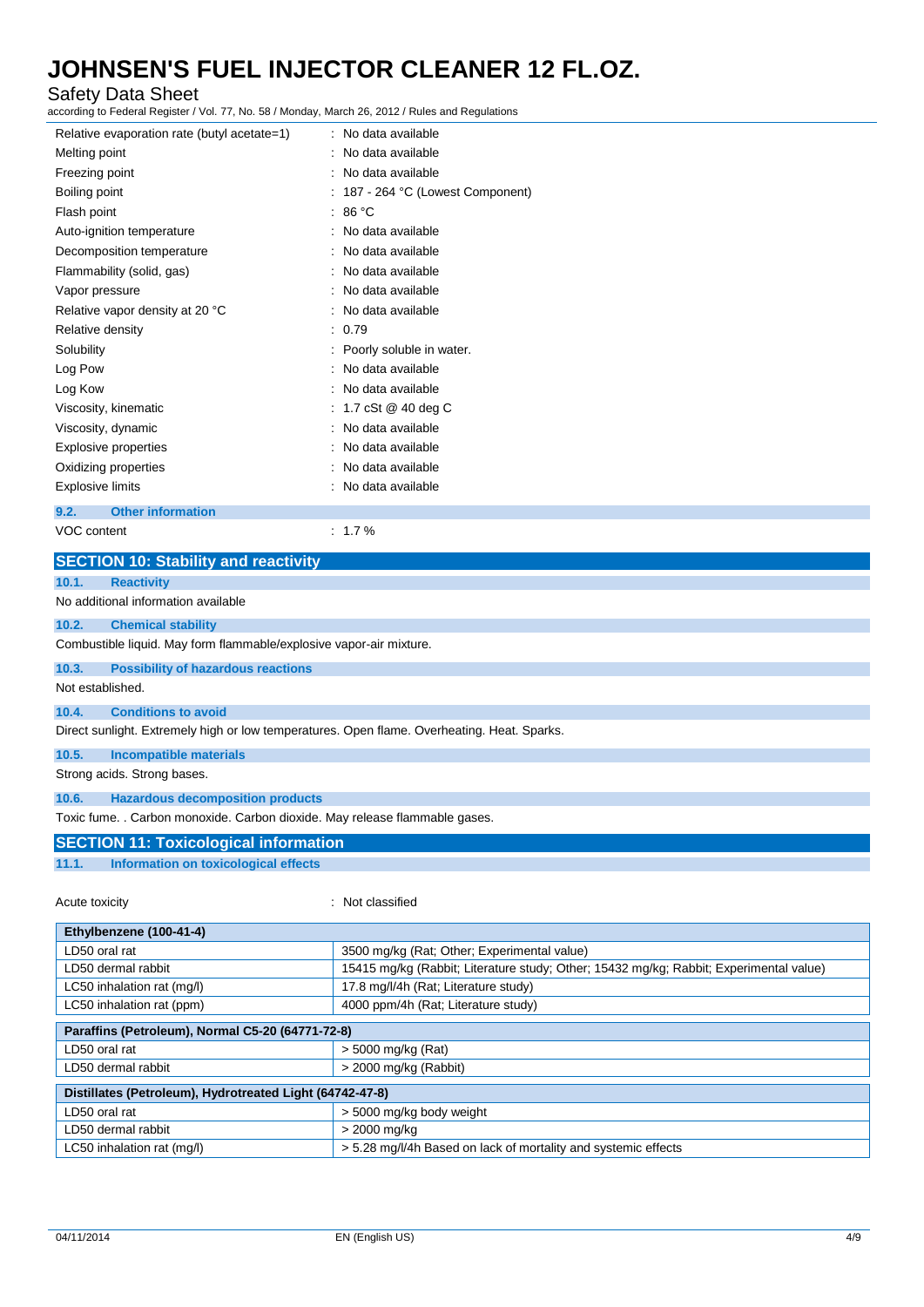### Safety Data Sheet

according to Federal Register / Vol. 77, No. 58 / Monday, March 26, 2012 / Rules and Regulations

| 3523 - 8600 mg/kg (Rat: OECD 401: Acute Oral Toxicity: Literature study: 3523 mg/kg<br>bodyweight; Rat; OECD 401: Acute Oral Toxicity; Experimental value; >4000 mg/kg<br>bodyweight; Rat; OECD 401: Acute Oral Toxicity; Experimental value) |
|-----------------------------------------------------------------------------------------------------------------------------------------------------------------------------------------------------------------------------------------------|
| > 4200.000000 mg/kg (Rabbit; Experimental value, Rabbit; Experimental value)                                                                                                                                                                  |
| 29 mg/l/4h (Rat: Experimental value: 27.57 mg/l/4h; Rat: Experimental value)                                                                                                                                                                  |
| Not classified                                                                                                                                                                                                                                |
| : Not classified                                                                                                                                                                                                                              |
| : Not classified                                                                                                                                                                                                                              |
| : Not classified                                                                                                                                                                                                                              |
| Suspected of causing cancer.                                                                                                                                                                                                                  |
|                                                                                                                                                                                                                                               |

| $100 - 41 -$<br>Ibenzene<br>. .                                                                                                                                                                                                          |          |
|------------------------------------------------------------------------------------------------------------------------------------------------------------------------------------------------------------------------------------------|----------|
| <b>IARC</b> group                                                                                                                                                                                                                        | 0D<br>40 |
| and the second control of the second second the second second the second second the second second second second second second second second second second second second second second second second second second second secon<br>.<br>. |          |

| Xylene, Mixture of Isomers (1330-20-7)                 |                                                                                                                                       |  |
|--------------------------------------------------------|---------------------------------------------------------------------------------------------------------------------------------------|--|
| IARC group                                             | 3                                                                                                                                     |  |
| Reproductive toxicity                                  | : Not classified                                                                                                                      |  |
| Specific target organ toxicity (single exposure)       | : Not classified                                                                                                                      |  |
| Specific target organ toxicity (repeated<br>exposure)  | : Not classified                                                                                                                      |  |
| Aspiration hazard                                      | May be fatal if swallowed and enters airways.                                                                                         |  |
| Potential Adverse human health effects and<br>symptoms | : Based on available data, the classification criteria are not met.                                                                   |  |
| Symptoms/injuries after inhalation                     | : May cause allergy or asthma symptoms or breathing difficulties if inhaled.                                                          |  |
| Symptoms/injuries after skin contact                   | : May cause slight irritation . Itching. Red skin.                                                                                    |  |
| Symptoms/injuries after eye contact                    | : Irritation of the eye tissue. May cause slight eye irritation. Redness of the eye tissue.<br>Inflammation/damage of the eye tissue. |  |
| Symptoms/injuries after ingestion                      | May be fatal if swallowed and enters airways.                                                                                         |  |

## **SECTION 12: Ecological information**

**12.1. Toxicity**

| Ethylbenzene (100-41-4)                |                                                            |
|----------------------------------------|------------------------------------------------------------|
| LC50 fish 1                            | 9.09 mg/l (96 h; Pimephales promelas)                      |
| EC50 Daphnia 1                         | 77 mg/l (24 h; Daphnia magna)                              |
| EC50 other aquatic organisms 1         | 48 mg/l (72 h; Scenedesmus subspicatus)                    |
| LC50 fish 2                            | 4.2 mg/l 96 h; Salmo gairdneri (Oncorhynchus mykiss)       |
| EC50 Daphnia 2                         | 75 mg/l (48 h; Daphnia magna)                              |
| TLM fish 1                             | 29 ppm (96 h; Lepomis macrochirus; Hard water)             |
| TLM fish 2                             | 42.3 mg/l (96 h; Pimephales promelas)                      |
| TLM other aquatic organisms 1          | 10 - 100,96 h                                              |
| Threshold limit algae 1                | > 160 mg/l (192 h; Scenedesmus quadricauda; Toxicity test) |
| Threshold limit algae 2                | 33 mg/l (192 h; Microcystis aeruginosa; Toxicity test)     |
| Xylene, Mixture of Isomers (1330-20-7) |                                                            |
|                                        |                                                            |
| LC50 fish 1                            | 13.5 mg/l (96 h; Lepomis macrochirus; Lethal)              |
| EC50 Daphnia 1                         | 150 mg/l (24 h; Daphnia magna)                             |
| LC50 fish 2                            | 3.77 mg/l 96 h; Salmo gairdneri (Oncorhynchus mykiss)      |
| EC50 Daphnia 2                         | 7.4 mg/l (48 h; Daphnia magna)                             |
| Threshold limit algae 1                | 72 mg/l (336 h; Selenastrum capricornutum; Growth)         |
| Threshold limit algae 2                | 10 mg/l (72 h; Skeletonema costatum)                       |
|                                        |                                                            |

## **12.2. Persistence and degradability**

#### **JOHNSEN'S FUEL INJECTOR CLEANER 12 FL.OZ.** Persistence and degradability Not established.

| Persistence and degradability   | <b>NOL established.</b>                                                                          |
|---------------------------------|--------------------------------------------------------------------------------------------------|
| Ethylbenzene (100-41-4)         |                                                                                                  |
| Persistence and degradability   | Readily biodegradable in water. Biodegradable in the soil. Low potential for adsorption in soil. |
| Biochemical oxygen demand (BOD) | 1.44 g $O2$ /g substance (20d.)                                                                  |
| Chemical oxygen demand (COD)    | 2.1 g $O2$ /g substance                                                                          |
| ThOD                            | 3.17 $qO2$ /g substance                                                                          |
| BOD (% of ThOD)                 | $(20 \text{ day(s)})$ 45.4                                                                       |
| 04/11/2014                      | 5/9<br>EN (English US)                                                                           |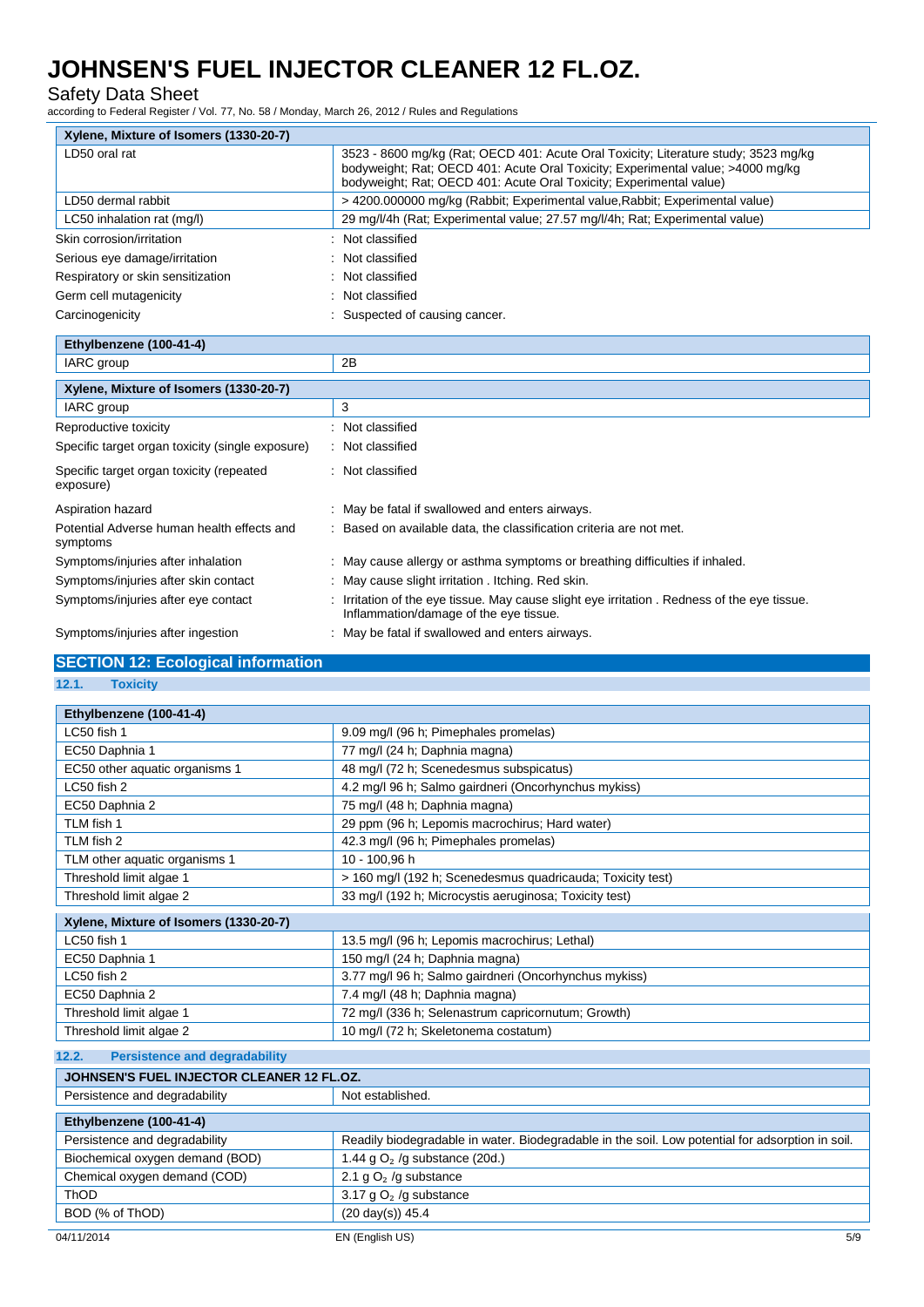## Safety Data Sheet

according to Federal Register / Vol. 77, No. 58 / Monday, March 26, 2012 / Rules and Regulations

| Paraffins (Petroleum), Normal C5-20 (64771-72-8)                              |                                                                                                                                                                                                                                |  |
|-------------------------------------------------------------------------------|--------------------------------------------------------------------------------------------------------------------------------------------------------------------------------------------------------------------------------|--|
| Persistence and degradability                                                 | Readily biodegradable in water.                                                                                                                                                                                                |  |
| Distillates (Petroleum), Hydrotreated Light (64742-47-8)                      |                                                                                                                                                                                                                                |  |
| Persistence and degradability                                                 | Not established.                                                                                                                                                                                                               |  |
| Xylene, Mixture of Isomers (1330-20-7)                                        |                                                                                                                                                                                                                                |  |
| Persistence and degradability                                                 | Readily biodegradable in water. Biodegradable in the soil. Photolysis in the air.                                                                                                                                              |  |
|                                                                               |                                                                                                                                                                                                                                |  |
| Distillates, Hydrotreated Light (64742-47-8)<br>Persistence and degradability | Not established.                                                                                                                                                                                                               |  |
|                                                                               |                                                                                                                                                                                                                                |  |
| <b>Bioaccumulative potential</b><br>12.3.                                     |                                                                                                                                                                                                                                |  |
| JOHNSEN'S FUEL INJECTOR CLEANER 12 FL.OZ.                                     |                                                                                                                                                                                                                                |  |
| Bioaccumulative potential                                                     | Not established.                                                                                                                                                                                                               |  |
| Ethylbenzene (100-41-4)                                                       |                                                                                                                                                                                                                                |  |
| BCF fish 1                                                                    | 1 (6 weeks; Oncorhynchus kisutch)                                                                                                                                                                                              |  |
| BCF fish 2                                                                    | 15 - 79 (Carassius auratus)                                                                                                                                                                                                    |  |
| BCF other aquatic organisms 1                                                 | 4.68 (Lamellibranchiata)                                                                                                                                                                                                       |  |
| Log Pow                                                                       | 3.15 (Experimental value; 3.6; Experimental value; EU Method A.8; 20 °C)                                                                                                                                                       |  |
| Bioaccumulative potential                                                     | Low potential for bioaccumulation (BCF < 500).                                                                                                                                                                                 |  |
| Paraffins (Petroleum), Normal C5-20 (64771-72-8)                              |                                                                                                                                                                                                                                |  |
| Bioaccumulative potential                                                     | No bioaccumulation data available.                                                                                                                                                                                             |  |
| Distillates (Petroleum), Hydrotreated Light (64742-47-8)                      |                                                                                                                                                                                                                                |  |
| Bioaccumulative potential                                                     | Not established.                                                                                                                                                                                                               |  |
| Xylene, Mixture of Isomers (1330-20-7)                                        |                                                                                                                                                                                                                                |  |
| BCF fish 1                                                                    | 15 8 weeks; Salmo gairdneri (Oncorhynchus mykiss)                                                                                                                                                                              |  |
| BCF fish 2                                                                    | 7 - 26 (8 weeks; Oncorhynchus mykiss)                                                                                                                                                                                          |  |
| Log Pow                                                                       | 3.2 (Conclusion by analogy; 20 °C)                                                                                                                                                                                             |  |
| Bioaccumulative potential                                                     | Low potential for bioaccumulation (BCF $<$ 500).                                                                                                                                                                               |  |
| Distillates, Hydrotreated Light (64742-47-8)                                  |                                                                                                                                                                                                                                |  |
| Bioaccumulative potential                                                     | Not established.                                                                                                                                                                                                               |  |
| 12.4.<br><b>Mobility in soil</b>                                              |                                                                                                                                                                                                                                |  |
|                                                                               |                                                                                                                                                                                                                                |  |
| Ethylbenzene (100-41-4)                                                       |                                                                                                                                                                                                                                |  |
| Surface tension                                                               | $0.029$ N/m                                                                                                                                                                                                                    |  |
| Xylene, Mixture of Isomers (1330-20-7)                                        |                                                                                                                                                                                                                                |  |
| Ecology - soil                                                                | May be harmful to plant growth, blooming and fruit formation                                                                                                                                                                   |  |
| 12.5.<br><b>Other adverse effects</b>                                         |                                                                                                                                                                                                                                |  |
| Other information                                                             | Avoid release to the environment.                                                                                                                                                                                              |  |
|                                                                               |                                                                                                                                                                                                                                |  |
| <b>SECTION 13: Disposal considerations</b>                                    |                                                                                                                                                                                                                                |  |
| 13.1.<br><b>Waste treatment methods</b>                                       |                                                                                                                                                                                                                                |  |
| Waste disposal recommendations                                                | : Dispose in a safe manner in accordance with local/national regulations. Dispose of<br>contents/container to appropriate waste disposal facility, in accordance with local, regional,<br>national, international regulations. |  |
| Additional information                                                        | : Handle empty containers with care because residual vapors are flammable.                                                                                                                                                     |  |

Ecology - waste materials **intercal tensor of the environment.** Hazardous waste due to toxicity.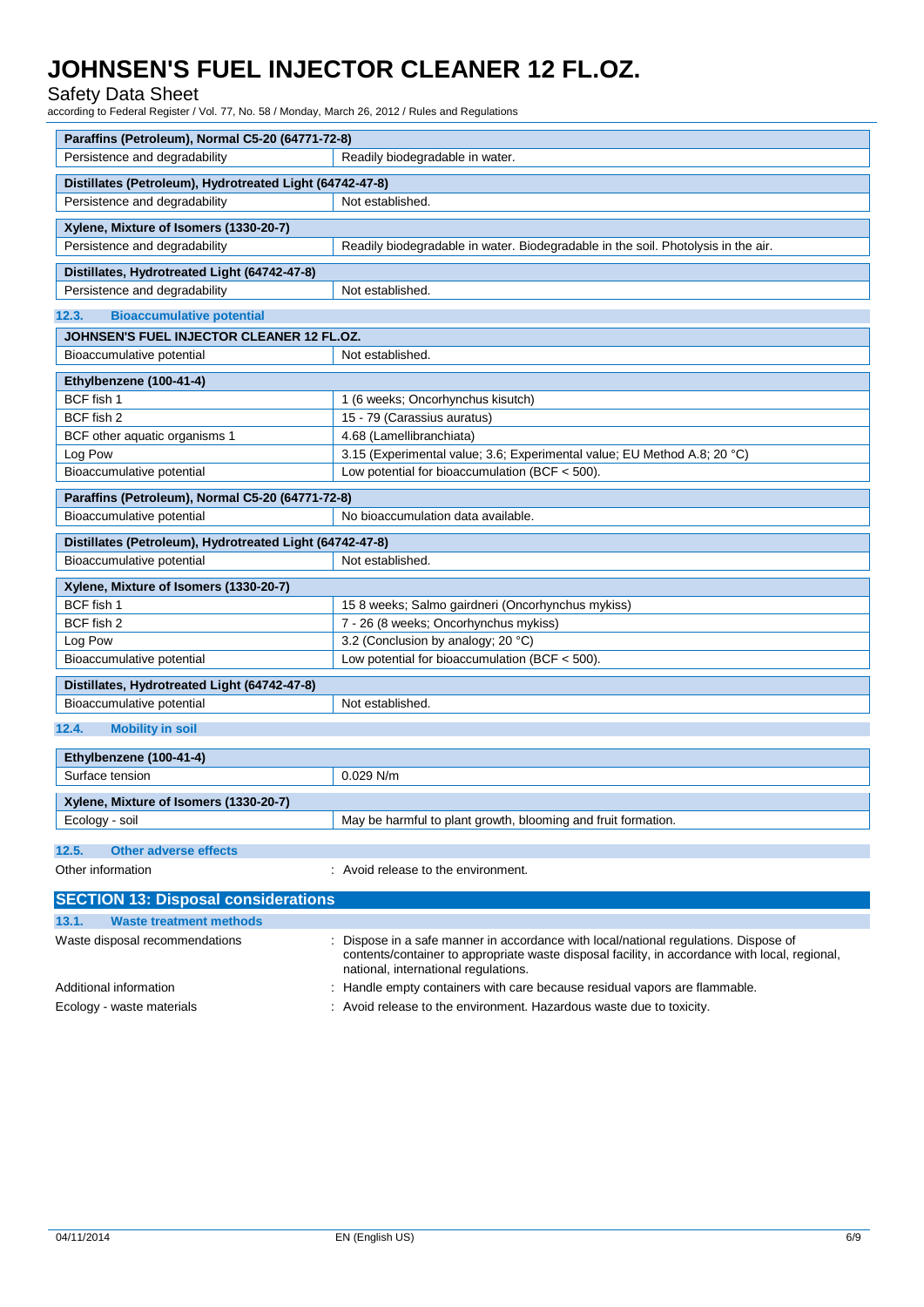Safety Data Sheet

according to Federal Register / Vol. 77, No. 58 / Monday, March 26, 2012 / Rules and Regulations

| <b>SECTION 14: Transport information</b><br>In accordance with ADR / RID / IMDG / IATA / ADN<br>US DOT (ground):<br>NA1993, Combustible liquid, n.o.s. (Petroleum Distillates, Xylenes), 3, III, Limited Quantity<br>ICAO/IATA (air):<br>Not regulated,                                                                                                                                                                                                                                                                                                                                                                                                                                                                                                                                                                                                          |  |  |
|------------------------------------------------------------------------------------------------------------------------------------------------------------------------------------------------------------------------------------------------------------------------------------------------------------------------------------------------------------------------------------------------------------------------------------------------------------------------------------------------------------------------------------------------------------------------------------------------------------------------------------------------------------------------------------------------------------------------------------------------------------------------------------------------------------------------------------------------------------------|--|--|
|                                                                                                                                                                                                                                                                                                                                                                                                                                                                                                                                                                                                                                                                                                                                                                                                                                                                  |  |  |
|                                                                                                                                                                                                                                                                                                                                                                                                                                                                                                                                                                                                                                                                                                                                                                                                                                                                  |  |  |
|                                                                                                                                                                                                                                                                                                                                                                                                                                                                                                                                                                                                                                                                                                                                                                                                                                                                  |  |  |
| IMO/IMDG (water):<br>Not regulated,                                                                                                                                                                                                                                                                                                                                                                                                                                                                                                                                                                                                                                                                                                                                                                                                                              |  |  |
| Special Provisions:<br>IB3 - Authorized IBCs: Metal (31A, 31B and 31N); Rigid plastics (31H1 and 31H2); Composite (31HZ1 and 31HA2,<br>31HB2, 31HN2, 31HD2 and 31HH2). Additional Requirement: Only liquids with a vapor pressure less than or equal to<br>110 kPa at 50 C (1.1 bar at 122 F), or 130 kPa at 55 C (1.3 bar at 131 F) are authorized, except for UN2672 (also see<br>Special Provision IP8 in Table 2 for UN2672).<br>T1 - 1.5 178.274(d)(2) Normal 178.275(d)(2)<br>T4 - 2.65 178.274(d)(2) Normal 178.275(d)(3)<br>TP1 - The maximum degree of filling must not exceed the degree of filling determined by the following: Degree of filling =<br>97/1+a (tr - tf) Where: tr is the maximum mean bulk temperature during transport, and tf is the temperature in degrees<br>celsius of the liquid during filling.                                |  |  |
| 14.2.<br><b>UN proper shipping name</b>                                                                                                                                                                                                                                                                                                                                                                                                                                                                                                                                                                                                                                                                                                                                                                                                                          |  |  |
| Proper Shipping Name (DOT)<br>: Combustible liquid, n.o.s. (Petroleum Distillates, Xylenes)                                                                                                                                                                                                                                                                                                                                                                                                                                                                                                                                                                                                                                                                                                                                                                      |  |  |
| Department of Transportation (DOT) Hazard<br>: 3 - Class 3 - Flammable and combustible liquid 49 CFR 173.120<br>Classes                                                                                                                                                                                                                                                                                                                                                                                                                                                                                                                                                                                                                                                                                                                                          |  |  |
| DOT Symbols<br>: D - Proper shipping name for domestic use only, or to and from Canada, G - Identifies PSN<br>requiring a technical name                                                                                                                                                                                                                                                                                                                                                                                                                                                                                                                                                                                                                                                                                                                         |  |  |
| Packing group (DOT)<br>: III - Minor Danger                                                                                                                                                                                                                                                                                                                                                                                                                                                                                                                                                                                                                                                                                                                                                                                                                      |  |  |
| DOT Special Provisions (49 CFR 172.102)<br>: IB3 - Authorized IBCs: Metal (31A, 31B and 31N); Rigid plastics (31H1 and 31H2); Composite<br>(31HZ1 and 31HA2, 31HB2, 31HN2, 31HD2 and 31HH2). Additional Requirement: Only liquids<br>with a vapor pressure less than or equal to 110 kPa at 50 C (1.1 bar at 122 F), or 130 kPa at 55<br>C (1.3 bar at 131 F) are authorized, except for UN2672 (also see Special Provision IP8 in Table<br>2 for UN2672).<br>T1 - 1.5 178.274(d)(2) Normal 178.275(d)(2)<br>T4 - 2.65 178.274(d)(2) Normal 178.275(d)(3)<br>TP1 - The maximum degree of filling must not exceed the degree of filling determined by the<br>following: Degree of filling = $97 / 1 + a$ (tr - tf) Where: tr is the maximum mean bulk temperature<br>during transport, and if is the temperature in degrees celsius of the liquid during filling. |  |  |
| DOT Packaging Exceptions (49 CFR 173.xxx)<br>: 150                                                                                                                                                                                                                                                                                                                                                                                                                                                                                                                                                                                                                                                                                                                                                                                                               |  |  |
| DOT Packaging Non Bulk (49 CFR 173.xxx)<br>203                                                                                                                                                                                                                                                                                                                                                                                                                                                                                                                                                                                                                                                                                                                                                                                                                   |  |  |
| DOT Packaging Bulk (49 CFR 173.xxx)<br>: 241                                                                                                                                                                                                                                                                                                                                                                                                                                                                                                                                                                                                                                                                                                                                                                                                                     |  |  |
| 14.3. Additional information                                                                                                                                                                                                                                                                                                                                                                                                                                                                                                                                                                                                                                                                                                                                                                                                                                     |  |  |
| Other information<br>: No supplementary information available.                                                                                                                                                                                                                                                                                                                                                                                                                                                                                                                                                                                                                                                                                                                                                                                                   |  |  |
| <b>Overland transport</b><br>No additional information available                                                                                                                                                                                                                                                                                                                                                                                                                                                                                                                                                                                                                                                                                                                                                                                                 |  |  |
| <b>Transport by sea</b>                                                                                                                                                                                                                                                                                                                                                                                                                                                                                                                                                                                                                                                                                                                                                                                                                                          |  |  |
| DOT Vessel Stowage Location<br>: A - The material may be stowed "on deck" or "under deck" on a cargo vessel and on a<br>passenger vessel.                                                                                                                                                                                                                                                                                                                                                                                                                                                                                                                                                                                                                                                                                                                        |  |  |
| <b>Air transport</b>                                                                                                                                                                                                                                                                                                                                                                                                                                                                                                                                                                                                                                                                                                                                                                                                                                             |  |  |
| DOT Quantity Limitations Passenger aircraft/rail : 60 L<br>(49 CFR 173.27)                                                                                                                                                                                                                                                                                                                                                                                                                                                                                                                                                                                                                                                                                                                                                                                       |  |  |
| DOT Quantity Limitations Cargo aircraft only (49 : 220 L<br>CFR 175.75)                                                                                                                                                                                                                                                                                                                                                                                                                                                                                                                                                                                                                                                                                                                                                                                          |  |  |
| <b>SECTION 15: Regulatory information</b>                                                                                                                                                                                                                                                                                                                                                                                                                                                                                                                                                                                                                                                                                                                                                                                                                        |  |  |
| 15.1. US Federal regulations                                                                                                                                                                                                                                                                                                                                                                                                                                                                                                                                                                                                                                                                                                                                                                                                                                     |  |  |
| JOHNSEN'S FUEL INJECTOR CLEANER 12 FL.OZ.                                                                                                                                                                                                                                                                                                                                                                                                                                                                                                                                                                                                                                                                                                                                                                                                                        |  |  |
| Delayed (chronic) health hazard<br>SARA Section 311/312 Hazard Classes<br>Fire hazard<br>Immediate (acute) health hazard                                                                                                                                                                                                                                                                                                                                                                                                                                                                                                                                                                                                                                                                                                                                         |  |  |
| Ethylbenzene (100-41-4)                                                                                                                                                                                                                                                                                                                                                                                                                                                                                                                                                                                                                                                                                                                                                                                                                                          |  |  |
| SARA Section 311/312 Hazard Classes<br>Immediate (acute) health hazard                                                                                                                                                                                                                                                                                                                                                                                                                                                                                                                                                                                                                                                                                                                                                                                           |  |  |

|                                                          | Delayed (chronic) health hazard                                    |     |
|----------------------------------------------------------|--------------------------------------------------------------------|-----|
| Distillates (Petroleum), Hydrotreated Light (64742-47-8) |                                                                    |     |
| SARA Section 311/312 Hazard Classes                      | Immediate (acute) health hazard<br>Delayed (chronic) health hazard |     |
| 04/11/2014                                               | EN (English US)                                                    | 7/9 |

Fire hazard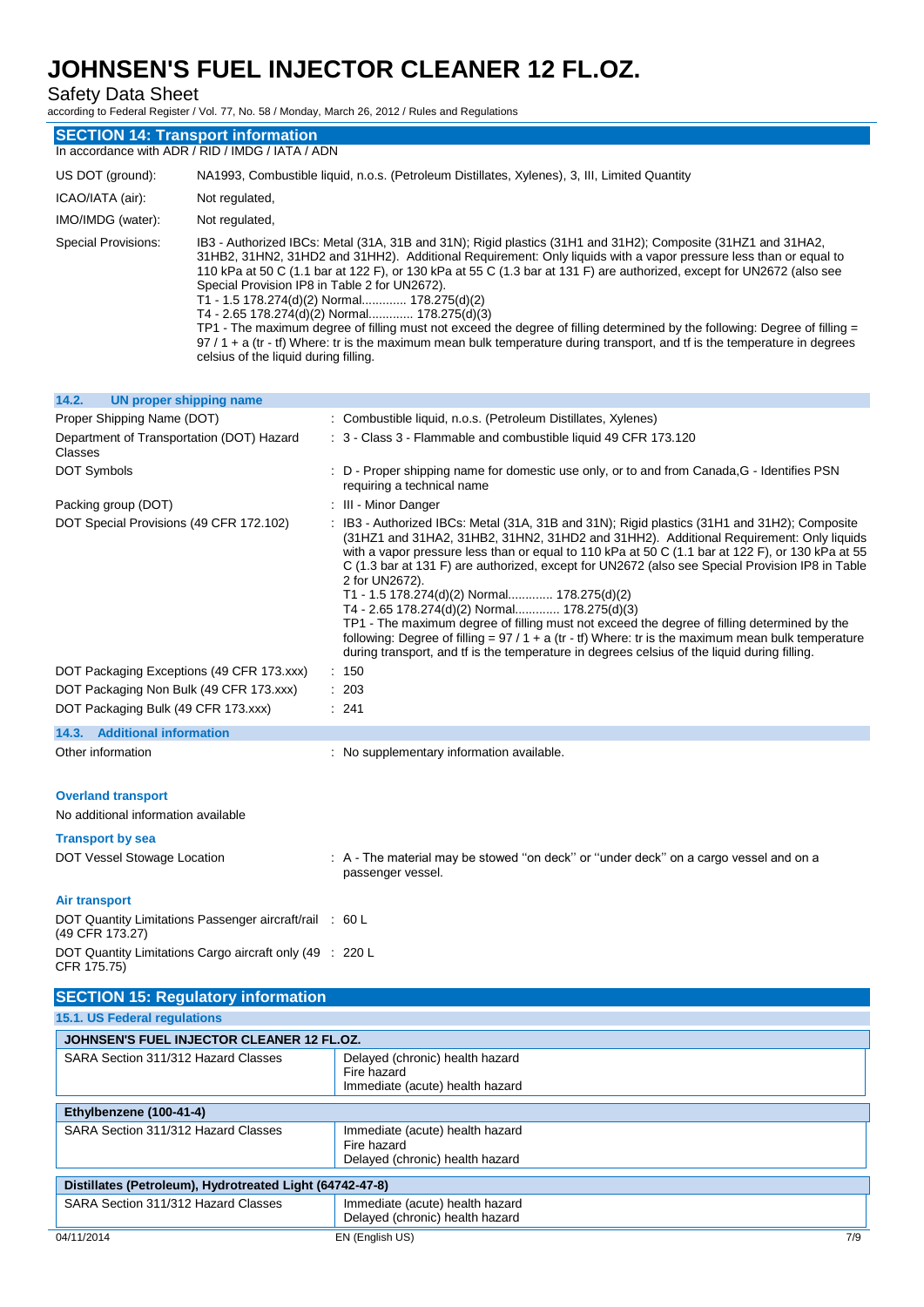## Safety Data Sheet

according to Federal Register / Vol. 77, No. 58 / Monday, March 26, 2012 / Rules and Regulations

| Xylene, Mixture of Isomers (1330-20-7)                   |                                                                 |  |
|----------------------------------------------------------|-----------------------------------------------------------------|--|
| SARA Section 311/312 Hazard Classes                      | Fire hazard                                                     |  |
| 15.2. International regulations                          |                                                                 |  |
| <b>CANADA</b>                                            |                                                                 |  |
| JOHNSEN'S FUEL INJECTOR CLEANER 12 FL.OZ.                |                                                                 |  |
| <b>WHMIS Classification</b>                              | Class B Division 3 - Combustible Liquid                         |  |
| Distillates (Petroleum), Hydrotreated Light (64742-47-8) |                                                                 |  |
| <b>WHMIS Classification</b>                              | Uncontrolled product according to WHMIS classification criteria |  |

#### **EU-Regulations**

No additional information available

### **Classification according to Regulation (EC) No. 1272/2008 [CLP]**

## **Classification according to Directive 67/548/EEC [DSD] or 1999/45/EC [DPD]**

Not classified

#### **15.2.2. National regulations**

No additional information available

### **15.3. US State regulations**

| JOHNSEN'S FUEL INJECTOR CLEANER 12 FL.OZ. |                                                                           |
|-------------------------------------------|---------------------------------------------------------------------------|
| State or local regulations                | U.S. - California - Proposition 65 - Maximum Allowable Dose Levels (MADL) |
|                                           |                                                                           |

### **Ethylbenzene (100-41-4)**

U.S. - Pennsylvania - RTK (Right to Know) List

U.S. - New Jersey - Right to Know Hazardous Substance List

U.S. - California - Proposition 65 - Maximum Allowable Dose Levels (MADL)

### **SECTION 16: Other information**

Other information : None.

Full text of H-phrases: see section 16:

| Asp. Tox. 1      | <b>Aspiration hazard Category 1</b>          |
|------------------|----------------------------------------------|
| Carc. 2          | <b>Carcinogenicity Category 2</b>            |
| Flam. Lig. 3     | Flammable liquids Category 3                 |
| Flam. Lig. 4     | Flammable liquids Category 4                 |
| Skin Irrit, 2    | Skin corrosion/irritation Category 2         |
| H <sub>226</sub> | Flammable liquid and vapor                   |
| H <sub>227</sub> | Combustible liquid                           |
| H304             | May be fatal if swallowed and enters airways |
| H315             | Causes skin irritation                       |
| H351             | Suspected of causing cancer                  |

| NFPA health hazard         | : 2 - Intense or continued exposure could cause temporary<br>incapacitation or possible residual injury unless prompt<br>medical attention is given. |
|----------------------------|------------------------------------------------------------------------------------------------------------------------------------------------------|
| NFPA fire hazard           | : 2 - Must be moderately heated or exposed to relatively high<br>temperature before ignition can occur.                                              |
| <b>NFPA</b> reactivity     | : 0 - Normally stable, even under fire exposure conditions,<br>and are not reactive with water.                                                      |
| <b>HMIS III Rating</b>     |                                                                                                                                                      |
| Health                     | : 2 Moderate Hazard - Temporary or minor injury may occur                                                                                            |
| Flammability               | : 2 Moderate Hazard                                                                                                                                  |
| Physical                   | 0 Minimal Hazard                                                                                                                                     |
| <b>Personal Protection</b> | $\therefore$ B                                                                                                                                       |